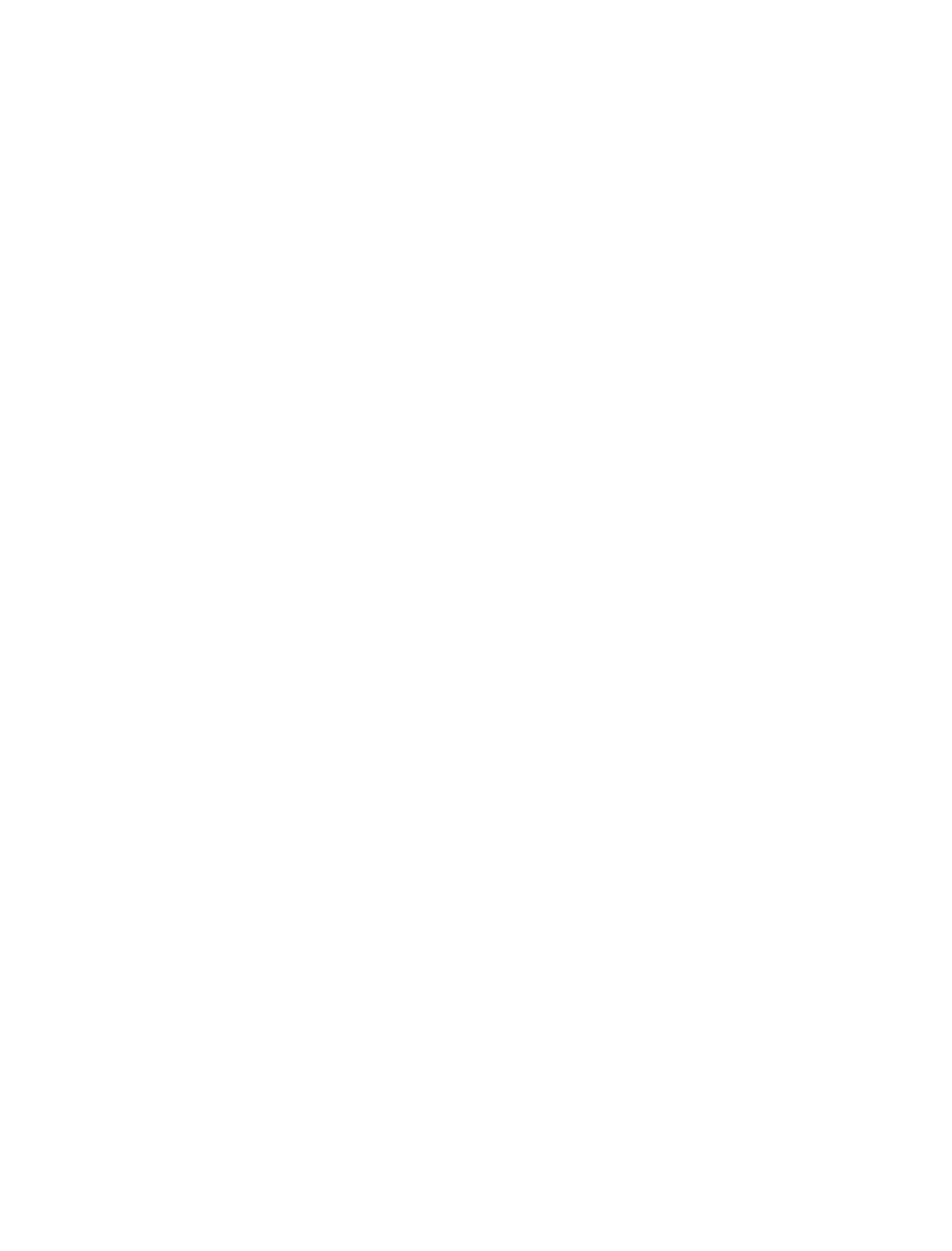### Time-varying effect model

Table 1. Descriptive Statistics of Study Variables for Placebo, Monotherapy, and Combination Therapy Groups

|                      | Placebo, $M(SD)$ | Monotherapy, $M(SD)$ | Combination Therapy, $M(SD)$ |
|----------------------|------------------|----------------------|------------------------------|
| Craving              | 4.6(3.6)         | 4.4(3.5)             | 4.0(3.4)                     |
| Negative affect      | 1.7(1.7)         | 1.5(1.5)             | 1.4(1.4)                     |
| Baseline dependence  | 5.3(2.1)         | 5.2(2.2)             | 5.4(2.0)                     |
| Number of cigarettes | 0.4(2.0)         | 0.2(1.7)             | 0.2(1.3)                     |

*Note*. Craving, negative affect and number of cigarettes was assessed using EMA data and represent means scores across time and individuals; baseline dependence was measured once at baseline, and it represents the mean across individuals;  $N = 1,106$ individuals.

the other predictors. The choice of parameterization should be driven by ease of interpretation of the results. For each group, the following model was specified for predicting craving from the time-varying covariate negative affect (NA) and baseline dependence (FTND), controlling for any cigarette use (CIGUSE) during the 2-week time period:

Crawing<sub>ij</sub> = 
$$
\beta_0(t) + \beta_1(t) \times NA_{ij} + \beta_2(t) \times \text{FTND}_i
$$
  
+  $\beta_3(t) \times \text{CIGUSE}_{ij} + \varepsilon_{ij}$  (2)

where Craving<sub>ij</sub>, NA<sub>ij</sub>, and CIGUSE<sub>ij</sub> are intensively measured longitudinal variables for individual *i* from assessment *j* measured at time  $t_{ij}$  and  $FTND_i$  represents baseline nicotine dependence for individual *i*. In this model,  $\beta_0(t)$  represents mean craving over time for individuals with values of zero on all other predictors. Similarly,  $\beta_1(t)$  is a slope function describing the time-varying association between negative affect and craving,  $\beta_2(t)$  is a slope function describing the time-varying association between baseline dependence and craving, and  $\beta_3(t)$  is a slope function describing the time-varying association between cigarette use and craving.

To prepare data for the analysis, we stacked the data so that each record contained one EMA assessment for an individual (i.e., each individual had *j* records in the dataset). In addition to the predictor and outcome variables described above, two additional variables were necessary to run the TVEM. First, a time variable was created, representing the time at which a given EMA took place (this is  $t_{ij}$ ). Given that assessment times were random and differed for each person, the time scale can be considered as nearly continuous. Second, to enable the program to calculate the intercept function (see [Supplementary Appendix;](http://ntr.oxfordjournals.org/lookup/suppl/doi:10.1093/ntr/ntt128/-/DC1) [Yang et al., 2012\)](#page-7-0), we created a variable that was coded 1 for every record. Readers who wish to study technical details are referred to the study by [Tan et al. \(2012\).](#page-7-1)

### **Software**

The SAS macro %TVEM\_normal was used to estimate the model. This macro is available free for download at [method](http://methodology.psu.edu)[ology.psu.edu](http://methodology.psu.edu). See the [Supplementary Appendix](http://ntr.oxfordjournals.org/lookup/suppl/doi:10.1093/ntr/ntt128/-/DC1) for the SAS syntax used to specify the final model for each treatment group.

## **RESULTS**

[Figure 1](#page-3-0) presents the intercept functions separately for the placebo group (solid line) and each treatment group (dashed lines), along with the corresponding 95% pointwise confidence intervals. At



<span id="page-3-0"></span>Figure 1. Intercept function (i.e. time-varying mean craving during first 2 weeks of quit attempt) by treatment group.

any point in time, the level on this curve represents the mean level of craving for nonsmoking individuals in that treatment group with average negative affect and baseline dependence (i.e., for individuals with values of 0 on all covariates). If at a particular time point a confidence interval does not include 0, there is a nonzero mean level of craving, that is, there is a significant urge to smoke. Further, if at a particular time the confidence intervals for two of the groups do not overlap, craving is statistically significant between those groups at that specific time. The TVEM SAS macro does not provide simultaneous confidence intervals, which are appropriate for overall group comparisons across the entire period of time; this is an important topic for future research. The 95% pointwise confidence intervals, however, are appropriate for comparing groups at a particular time. Figure 1 shows that, among nonsmoking individuals with average negative affect and baseline dependence, craving decreased over time for all treatment groups; between Days 5 and 8, those in the combination therapy group had significantly lower mean craving.

[Figures 2](#page-4-0) and [3](#page-4-1) show the time-varying association between craving and two covariates for the placebo group (solid line) and two treatment groups (dashed lines), along with the corresponding 95% confidence intervals. The time-varying effect of negative affect is depicted in [Figure 2,](#page-4-0) and the time-varying effect of baseline dependence is depicted in [Figure 3.](#page-4-1) At any point in time, the level on a curve represents that time-specific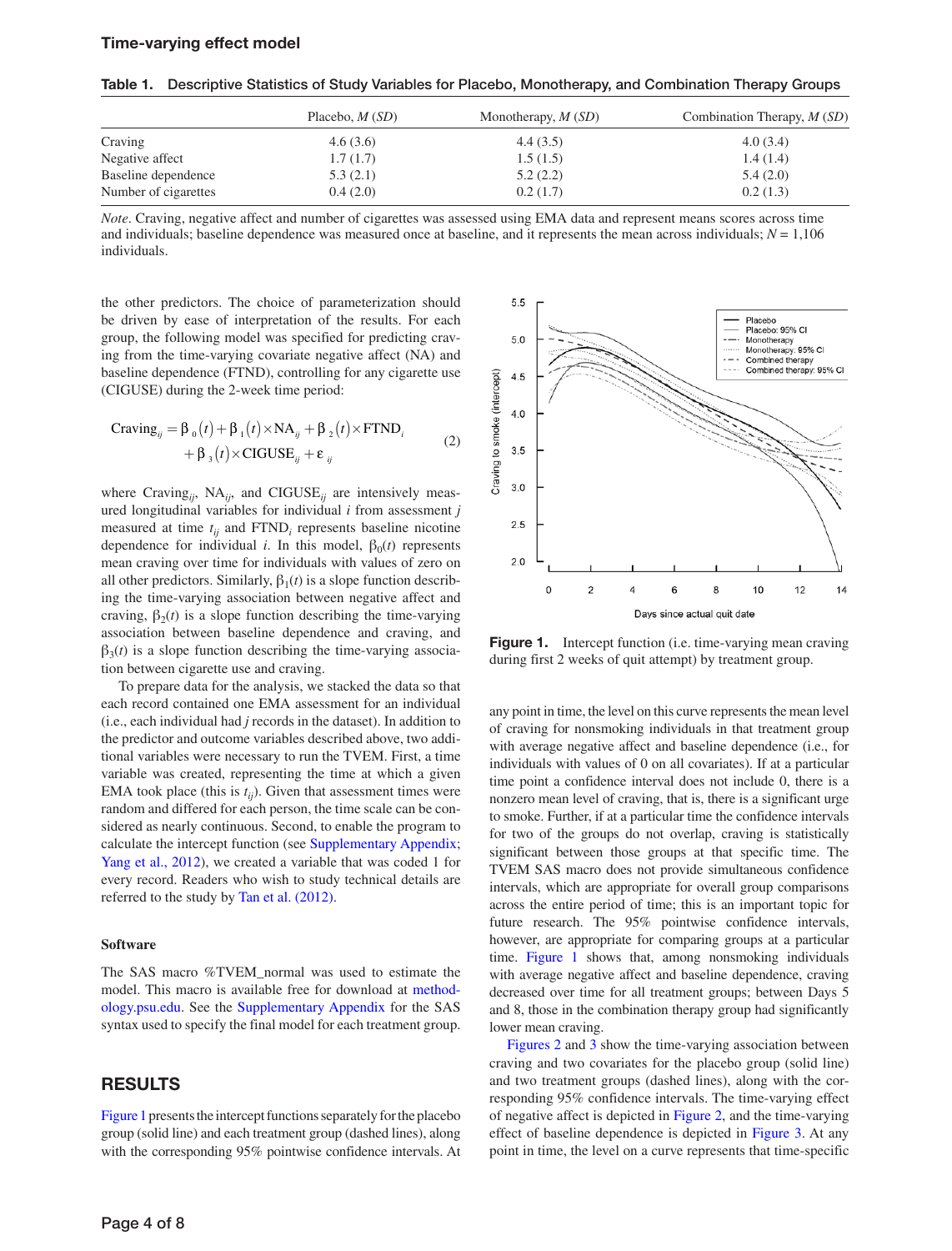

<span id="page-4-0"></span>Figure 2. Time-varying effect of negative affect on craving by treatment group.



<span id="page-4-1"></span>Figure 3. Time-varying effect of baseline nicotine dependence on craving by treatment group.

association between the covariate and craving. If at a particular time point a confidence interval does not include 0, there is significant effect of the covariate on craving. Further, if at a particular time the confidence intervals for two of the groups do not overlap, the effect of the covariate on craving is significantly different between those groups.

Figure 2 shows that immediately upon quitting (Days 0 and 1), the association between negative affect and craving was significantly stronger among individuals in the placebo group, suggesting that monotherapy and combination therapy both had a positive impact early in the quit attempt. However, by Day 2 the association within the placebo group weakened to match that of the treatment group, and from Day 2 to Day 14, there was a significant positive association between negative affect and craving that did not differ between groups. This

### Nicotine & Tobacco Research

association increased slightly over the time period although it never reached the original strength observed in the placebo group. To further interpret the slight increase over time in association within the monotherapy and combination therapy groups, an increase of 1 *SD* on negative affect was associated with about a 1.2-unit increase in craving at the TQD, whereas a 1 *SD* increase in negative affect was associated with a 1.5-unit increase in craving at Day 12. The association between negative affect and craving increased over the entire time period in a roughly linear manner in the groups receiving treatment, whereas for the placebo group, there was a sharper decline during Days 0–4, followed by a somewhat sharper increase through Day 10.

Figure 3 represents the time-varying association between baseline dependence and craving, showing that they were significantly correlated at all points during the study for all three treatment groups (although this associated approached nonsignificance at Day 14 for the monotherapy group). This association was relatively stable over time for the monotherapy and combination therapy groups, with 1 *SD* higher baseline dependence associated with approximately a 0.5-unit higher craving. During Days 6–10, combination therapy resulted in a significantly weaker association compared with the monotherapy group. In the placebo group, the association doubled with time between Days 4–14. For these individuals, 1 *SD* higher baseline dependence was associated with 0.6-unit higher craving at Day 4 and 1.2-unit higher craving at Day 12. The difference between placebo and combination therapy groups was significant from Days 6 to 13, when the association between baseline dependence and craving was stronger for the placebo group. The difference between placebo and monotherapy groups was less pronounced and only present from Days 9 to 13.

## **DISCUSSION**

#### **Implications of Results for Theory and Practice**

Consistent with previous literature, we found that overall craving levels decrease over the first 2 weeks postquit [\(Hughes,](#page-6-0)  [2007\)](#page-6-0). This demonstrates that regardless of treatment condition, craving does decrease over the first 2 weeks of a quit attempt.

It is important to disentangle the finding that negative affect becomes more strongly associated with craving over time, given that both craving and negative affect may be related to relapse risk, with craving perhaps being a more influential predictor ([Chandra, Scharf & Shiffman, 2011](#page-6-1); [Piper et al., 2011](#page-6-2); [Van Zundert, Ferguson, Shiffman, & Engels, 2012](#page-7-2)). The mechanisms and direction of this association are unclear. It may be that smokers are initially able to cope with negative affect using limited alternate coping strategies, but over time, the ability to use such strategies, or the effectiveness of such strategies, may diminish, leaving smokers with less and less ability to resist the urge to smoke. Conversely, given that the association between craving and negative affect is likely bidirectional, it may be that smokers are able to tolerate cravings initially, but over time the cravings come to elicit an increasingly stronger negative affective response. This may, in turn, increase the smokers' urges to smoke in order to alleviate such negative affect. While there was an initial effect of treatment on the association between